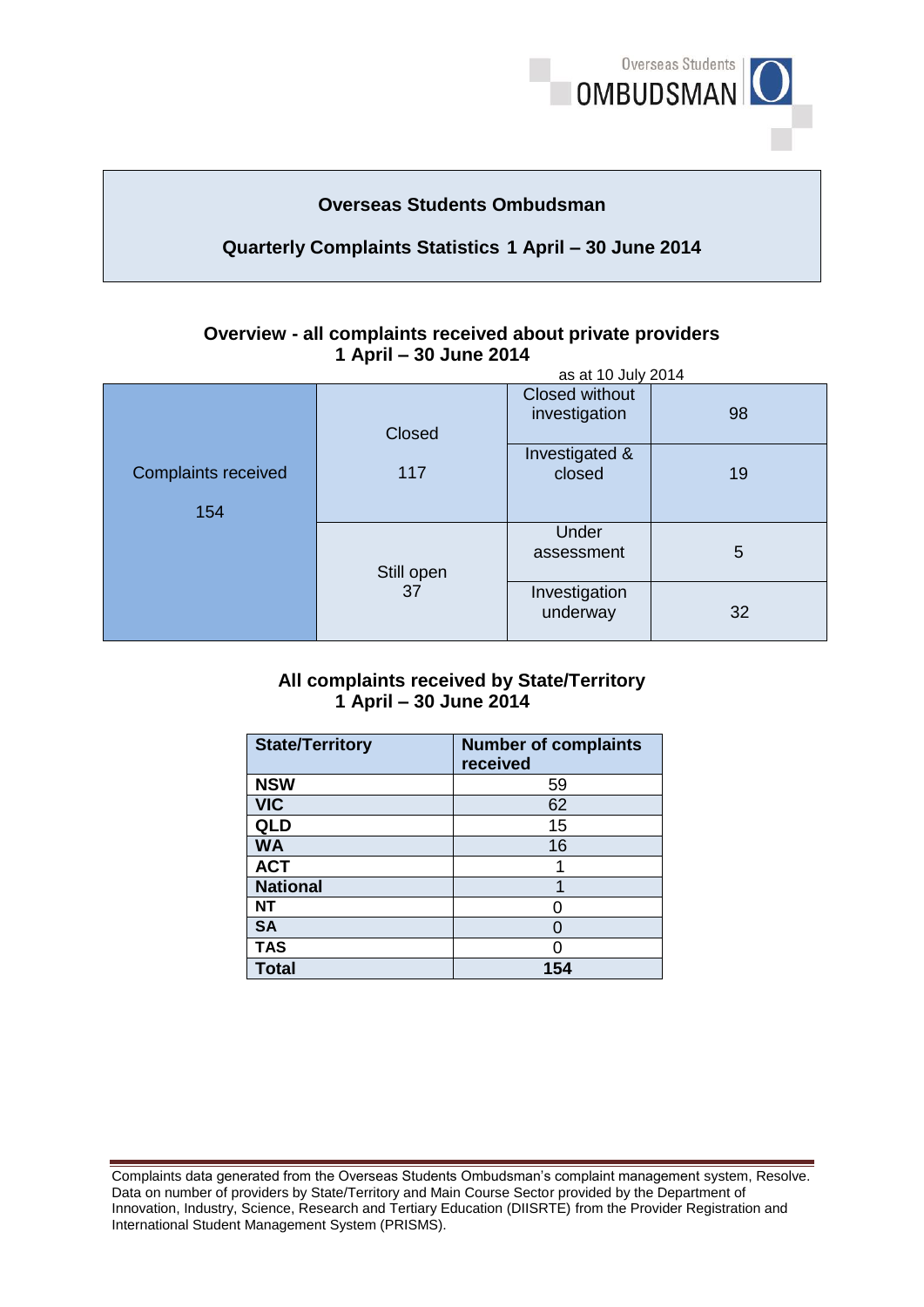

## **Private registered providers within OSO jurisdiction as at 10 July 2014**

| <b>State/Territory</b> | <b>Number of private</b><br><b>CRICOS providers in</b><br><b>OSO</b> jurisdiction |
|------------------------|-----------------------------------------------------------------------------------|
| <b>NSW</b>             | 257                                                                               |
| <b>VIC</b>             | 233                                                                               |
| QLD                    | 242                                                                               |
| <b>WA</b>              | 81                                                                                |
| <b>TAS</b>             | 10                                                                                |
| <b>ACT</b>             | 11                                                                                |
| <b>NT</b>              | 5                                                                                 |
| <b>SA</b>              | 94                                                                                |
| <b>NATIONAL</b>        | 30                                                                                |
| <b>Total</b>           | 963                                                                               |

## **Investigations completed, by education sector 1 April – 30 June 2014**

| <b>Sector</b>           | <b>Number of</b><br>investigations<br>completed | <b>Number of</b><br>providers in OSO<br>jurisdiction by<br><b>PRISMS 'main</b><br>course sector' |
|-------------------------|-------------------------------------------------|--------------------------------------------------------------------------------------------------|
| <b>ELICOS</b>           | 13                                              | 99                                                                                               |
| <b>Higher Education</b> | 26                                              | 68                                                                                               |
| <b>Non-Award</b>        | 6                                               | 11                                                                                               |
| <b>Schools</b>          | 6                                               | 425                                                                                              |
| <b>VET</b>              | 42                                              | 359                                                                                              |
| <b>Total</b>            | 93                                              | 962                                                                                              |

\*\*One registered providers had no courses registered and therefore were not recorded as having a main course sector.

Complaints data generated from the Overseas Students Ombudsman's complaint management system, Resolve. Data on number of providers by State/Territory and Main Course Sector provided by the Department of Innovation, Industry, Science, Research and Tertiary Education (DIISRTE) from the Provider Registration and International Student Management System (PRISMS).